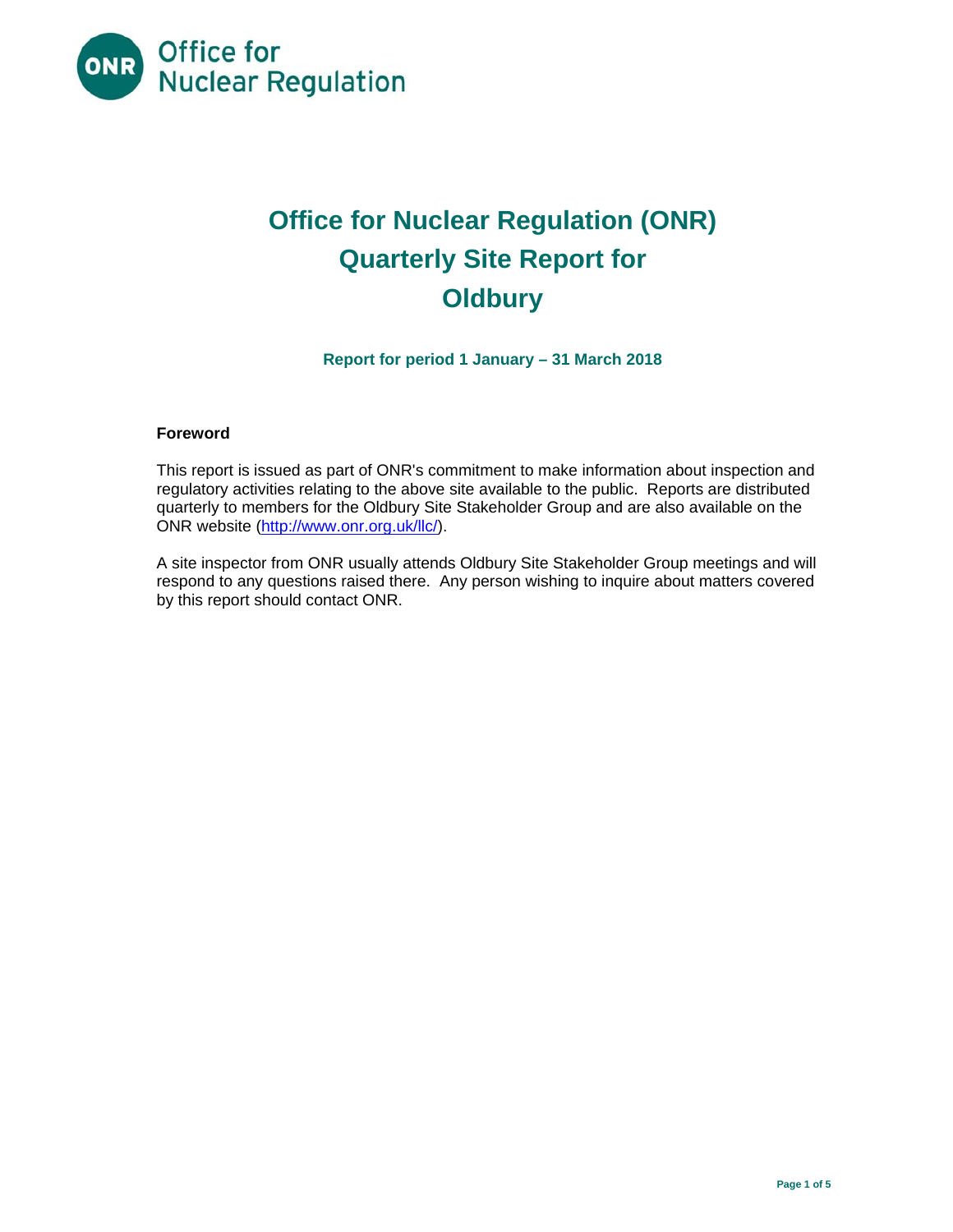# **TABLE OF CONTENTS**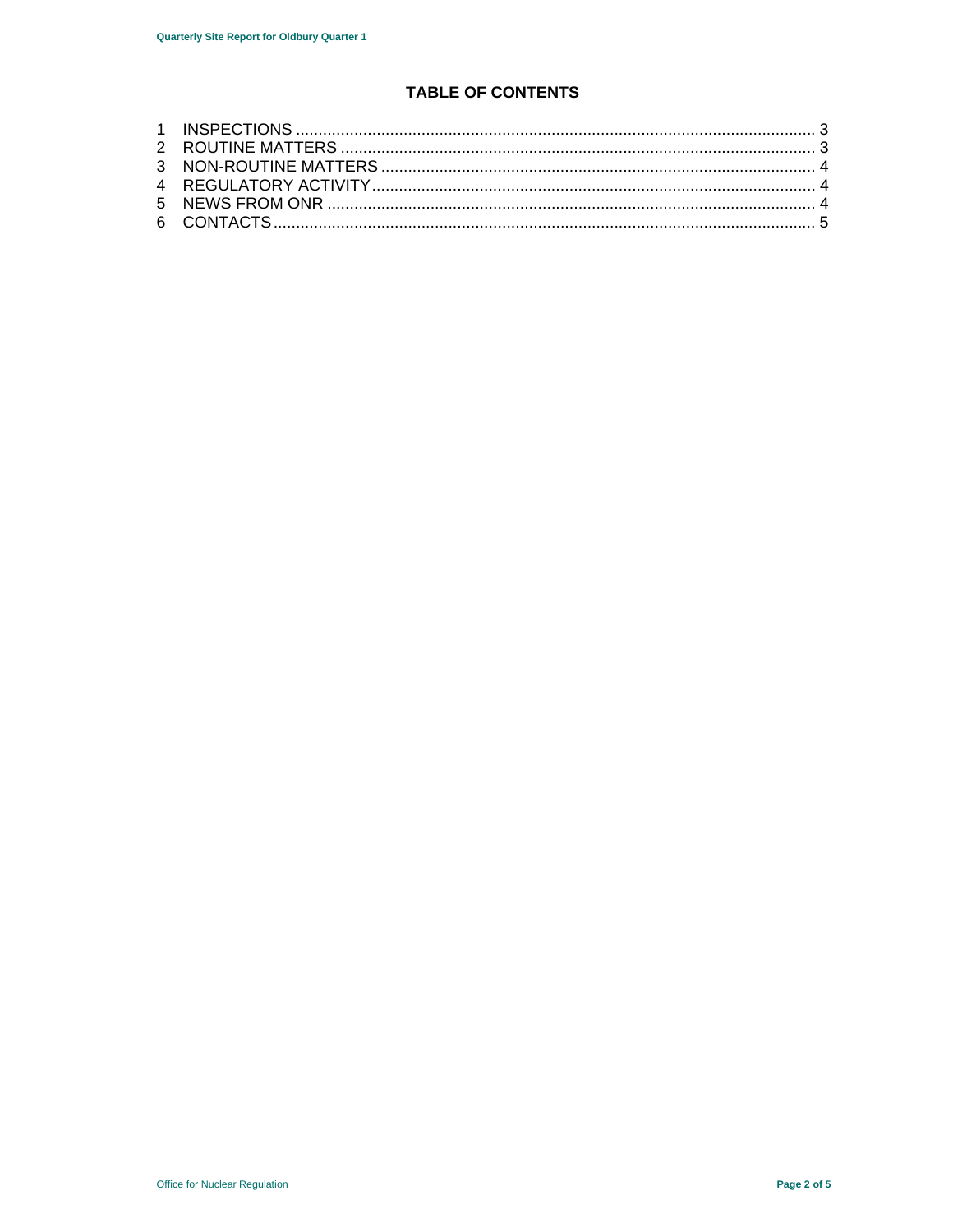#### **1 INSPECTIONS**

#### **1.1 Dates of inspection**

ONR's site inspector undertook inspections on the following dates during the quarter:

■ 5, 6 & 7 March 2018

ONR's site inspector also undertook a plant walk-down of the radiological facilities on 30 January 2018 and attended the Oldbury Site Stakeholder Group meeting on 31 January 2018.

## **2 ROUTINE MATTERS**

#### **2.1 Inspections**

Inspections are undertaken as part of the process for monitoring compliance with:

- The conditions attached by ONR to the nuclear site licence granted under the Nuclear Installations Act 1965 (NIA65) (as amended);
- The Energy Act 2013;
- The Health and Safety at Work Act 1974 (HSWA74); and
- Regulations made under HSWA74, for example the Ionising Radiations Regulations 1999 (IRR99) and the Management of Health and Safety at Work Regulations 1999 (MHSWR99).

The inspections entail monitoring licensee's actions on the site in relation to incidents, operations, maintenance, projects, modifications, safety case changes and any other matters that may affect safety. The licensee is required to make and implement adequate arrangements under the conditions attached to the licence in order to ensure legal compliance. Inspections seek to judge both the adequacy of these arrangements and their implementation.

In this period, routine inspections of Oldbury covered the following Licence Conditions (LC) compliance inspections:

- LC 22: Modification or experiment on existing plant:
- LC 32: Accumulation of radioactive waste;
- LC 34: Leakage and escape of radioactive material and radioactive waste; and
- **LC 35: Decommissioning.**

ONR judged the arrangements made and implemented by the site in response to safety requirements to be adequate in the areas inspected.

## **2.2 Other work**

ONR completed its assessment of the Oldbury sites' decennial Periodic Safety Review and considers that an adequate review of the Oldbury site's safety case has been undertaken by Magnox Ltd. As such ONR considers that an adequate justification has been made to support continued decommissioning work on the Oldbury licensed site up to 31 March 2027.

The recent trial of more closely coordinated inspections of the Berkeley and Oldbury sites has proved successful through encouraging consistency, greater collaboration and organisational learning across the two sites. The ONR site inspector will continue to undertake coordinated inspections of Berkeley and Oldbury sites throughout 2018/19.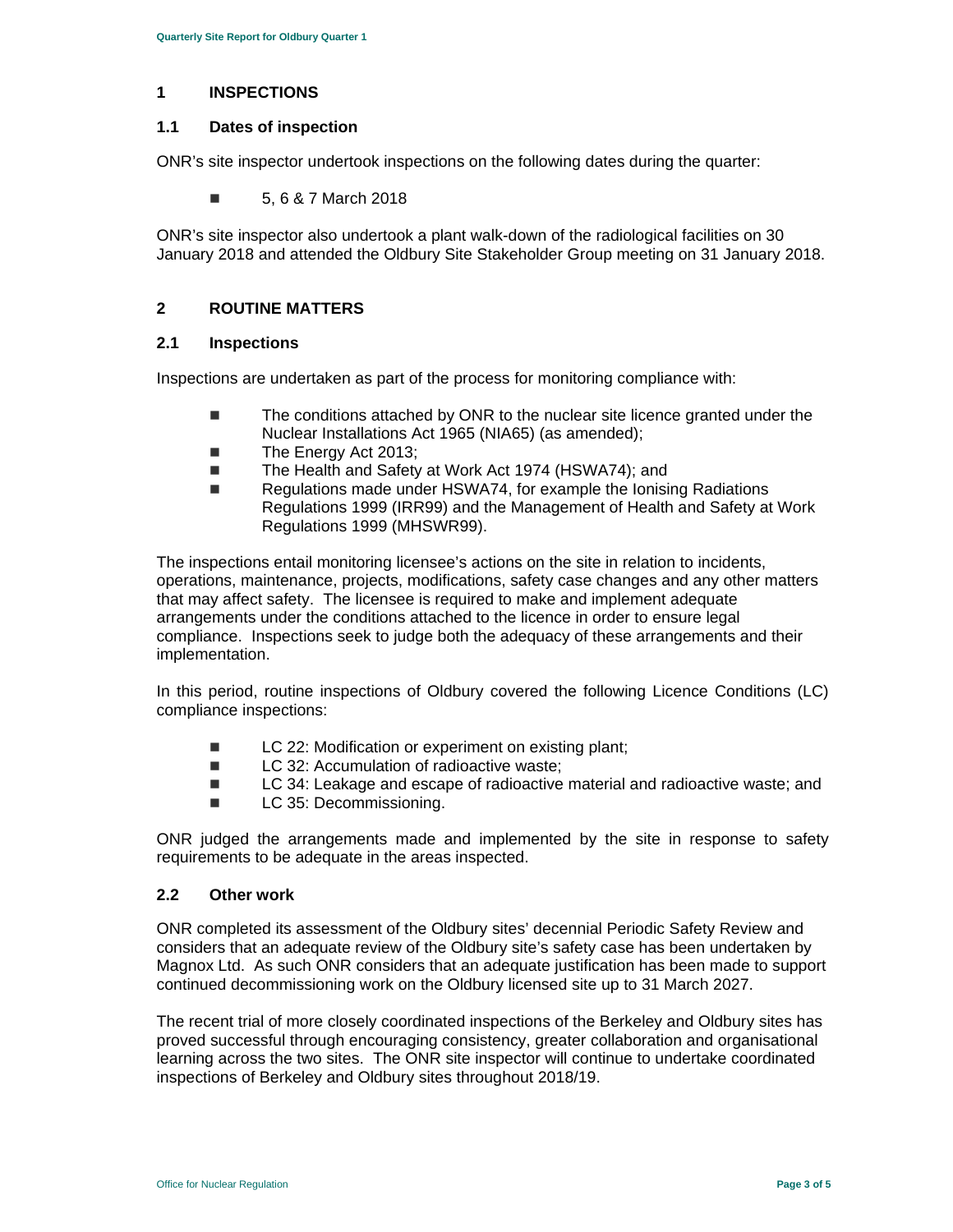#### **3 NON-ROUTINE MATTERS**

Licensees are required to have arrangements to respond to non-routine matters and events. ONR inspectors judge the adequacy of the licensee's response, including actions taken to implement any necessary improvements.

There were no matters of significance to report during this period.

#### **4 REGULATORY ACTIVITY**

ONR may issue formal documents to ensure compliance with regulatory requirements. Under nuclear site licence conditions, ONR issues regulatory documents, which either permit an activity or require some form of action to be taken; these are usually collectively termed 'Licence Instruments' (LIs), but can take other forms. In addition, inspectors may issue Enforcement Notices to secure improvements to safety.

During the period one LI was issued following a request from the site to ONR for Approval under Licence Condition 11 of Oldbury's amended Emergency Arrangements. This followed ONR's announcement in November 2017 that there is no longer a requirement for an off-site emergency planning area around the Oldbury licensed nuclear site.

#### **5 NEWS FROM ONR**

For the latest news and updates from ONR, please visit the ONR website and sign up for our e-bulletin (http://www.onr.org.uk/ebulletin/index.htm).

In January, ONR received the results of its first external stakeholder survey which was undertaken by YouGov on behalf of ONR. A broad range of stakeholders were invited to participate in an online survey, with 351 responses received. In addition to the online survey, a number of in depth interviews were also completed with stakeholders. While overall the results demonstrate ONR is seen as a high performing organisation with good levels of stakeholder confidence, there are areas where improvements can be made and we will be working with our divisions on those in the coming months. Further details about the survey results can be found in our March 2018 newsletter which is available on ONR's website.

In February, ONR held its first webinar following the publication of the 'Guide to enabling regulation in practice.' Chief Nuclear Inspector, Mark Foy and Deputy Chief Inspector, Mike Finnerty, were on hand to answer questions about the guide which has been designed to illustrate working examples of enabling regulation in practice. This is a new channel of communication for ONR and we'll be holding further webinars on different topics over the coming months. If you would like to join future webinars then please get in touch with the ONR Communications team via contact@onr.gov.uk

In March, ONR held the first of two meetings this year with representatives from across the NGO community. Held in Birmingham, the meeting was attended by 15 NGO representatives from 11 different organisations. Topics discussed included: Domestic Safeguards pending the withdrawal of the UK from Euratom; Emergency Planning Arrangements; and the ONR Stakeholder Survey results. The next meeting is scheduled to take place in October 2018. We are keen to increase the number of people engaging with ONR on nuclear safety and security issues and would like to invite members of SSGs, and LCCs to join our engagement programme. For more details please get in touch via contact@onr.gov.uk